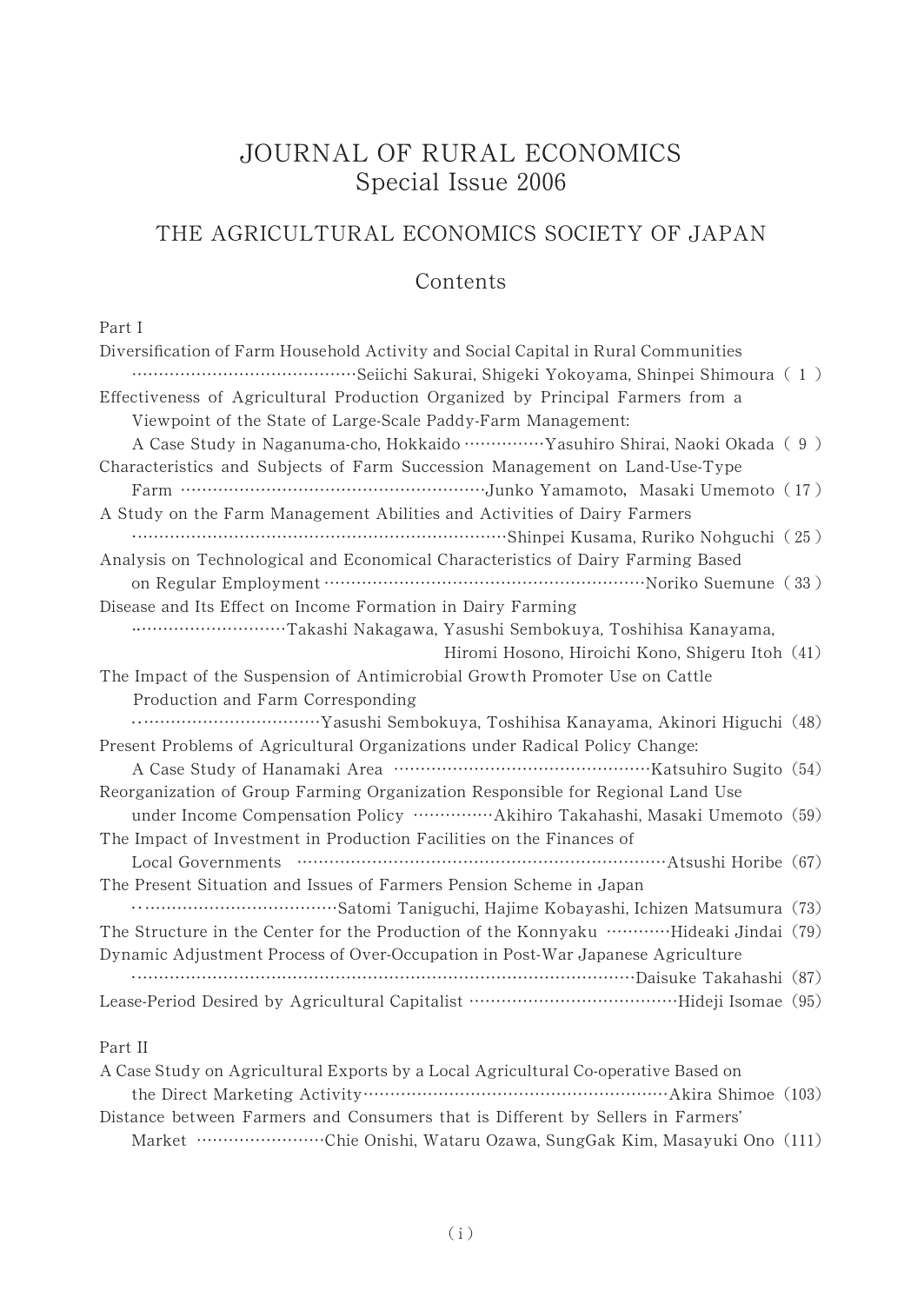| Productivity Convergence across Agricultural Cooperatives in the Hokkaido's<br>Rice-Farming Region ·················Jun Sasaki, Katsunobu Kondo, Yasutaka Yamamoto (119) |  |
|--------------------------------------------------------------------------------------------------------------------------------------------------------------------------|--|
| The Impacts of Agglomeration of Food Industries on Regional Economic Development                                                                                         |  |
| in Chiba Prefecture: Using a Regional Econometric Model                                                                                                                  |  |
| An Empirical Analysis of Co-agglomeration Effect in the Japanese Food Industry                                                                                           |  |
|                                                                                                                                                                          |  |
| Part III                                                                                                                                                                 |  |
| Estimation of Food Demand Function Derived from Home Cooking  Hitoshi Kusakari (139)                                                                                     |  |
| Changes in the Demand Structure of Fresh Vegetables under the Influence of                                                                                               |  |
| Climate Influential Factors on Rice Supply and Demand Trends                                                                                                             |  |
|                                                                                                                                                                          |  |
| An Analysis of Purchase Decision Making Process on Animal Products:                                                                                                      |  |
| Point of Purchase and Information Display Board Approach                                                                                                                 |  |
|                                                                                                                                                                          |  |
| Risk Communications on BSE Issue with Consumers                                                                                                                          |  |
| Fumihiro Yamane, Hironobu Takeshita (166)                                                                                                                                |  |
| Impact Assessment of the BSE Outbreaks in Japan:                                                                                                                         |  |
|                                                                                                                                                                          |  |
| The Analysis of Structural Change in Nutrition Intake                                                                                                                    |  |
|                                                                                                                                                                          |  |
| Part IV                                                                                                                                                                  |  |
| Econometric Analysis of Agricultural Trade Barriers:                                                                                                                     |  |
|                                                                                                                                                                          |  |
| Estimating the Economic Impact of a Japan-Australia-New Zealand Free Trade Agreement:<br>An Approach Using GTAP Model                                                    |  |
|                                                                                                                                                                          |  |
| Institutional Design of Agri-environmental Payment:                                                                                                                      |  |
| An Application of Behavioral Economics for Policy Analysis …………Hiroki Sasaki (203)                                                                                       |  |
|                                                                                                                                                                          |  |
| Part V                                                                                                                                                                   |  |
| An Analysis about the Relative Decline Process of Korean Agriculture                                                                                                     |  |
| minimum minimum minimum minimum minimum minimum Tomoo Higuchi (219)                                                                                                      |  |
| Comparison of Profitability of Contract Farming in China                                                                                                                 |  |
| Empirical Analysis of Interprovincial Rural Floating Labor in China                                                                                                      |  |
|                                                                                                                                                                          |  |
| The Study for the Shifting Young Population in China Gen Furuhashi, Keiji Ohga (240)                                                                                     |  |